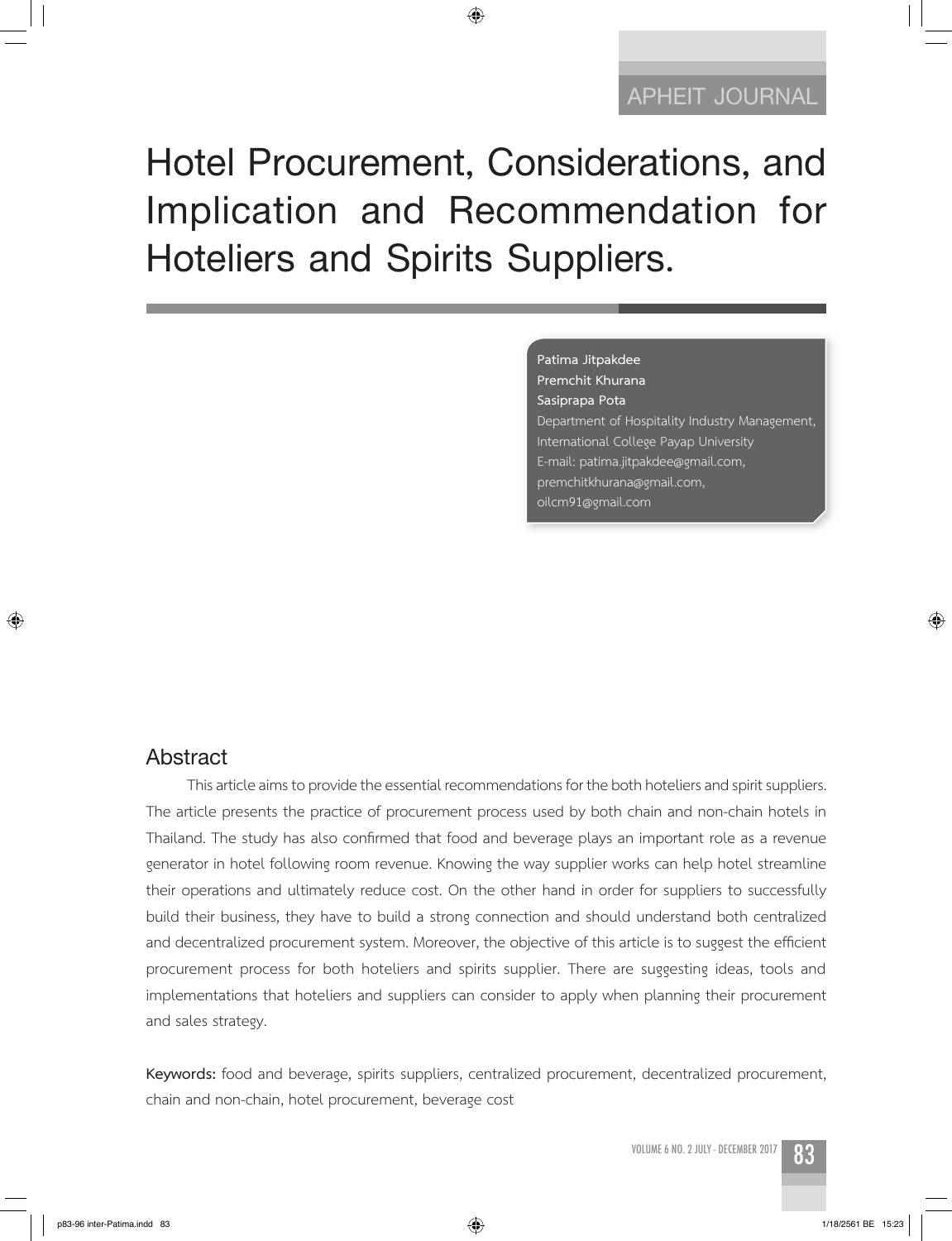#### **บทคัดย่อ**

an an a

บทความนี้มีวัตถุประสงค์ เพื่อนาเสนอคาแนะนาสาหรับผู้บริหารโรงแรมและผู้ส่งสินค้าให้แก่โรงแรม ประเภทสุรา (Spirits supplier) โดยนาเสนอกระบวนการจัดซื้อจัดจ้างที่ปฏิบัติจริงในเครือโรงแรมและโรงแรมอิสระในประเทศไทย จากผลการศึกษาที่ผ่านมายืนยันว่า บริการอาหารและเครื่องดื่ม มีบทบาทสาคัญมากในการสร้างผลกาไรให้กับโรงแรม เป็นอันดับสองรองจากห้องพัก ดังนั้นความเข้าใจกระบวนการทางานของผู้ส่งสินค้าให้แก่โรงแรม ก่อให้เกิดประสิทธิภาพใน การทางานและสามารถช่วยลดต้นทุนในการบริการให้กับโรงแรมได้อย่างดี ในขณะเดียวกัน ผู้ส่งสินค้าก็จาเป็นต้องมีความรู้ ความเข้าใจในการจัดซื้อจัดจ้างเป็นอย่างดี ทั้งระบบรวมอานาจ (Centralized) และระบบกระจายอานาจ (Decentralized) นอกจากนี้บทความยังได้นาเสนอแนวคิด วิธีการ เครื่องมือ รูปแบบการจัดซื้อจัดจ้าง ที่สามารถนาไปปฏิบัติได้จริงและจะ ก่อให้เกิดประสิทธิผลแก่ทั้งสองฝ่าย

**Keywords:** อาหารและเครื่องดื่ม, ผู้ส่งสินค้าให้แก่โรงแรม, โรงแรมและการจัดซื้อจัดจ้าง,การจัดซื้อจัดจ้างระบบรวมอานาจ, การจัดซื้อจัดจ้างระบบกระจายอานาจ, เครือโรงแรม, โรงแรมอิสระ, ต้นทุนเครื่องดื่ม

#### **Introduction**

⊕

Hotel business operating today in the 21th century is operating in a very competitive environment. Precisely in the past few years more and more of great international hotel chains are expanding their portfolio brands through merger and acquisition, Kimpton was merged with InterContinental Hotels Groups (IHG) in 2015 (Kimpton, 2015) and Marriott acquired Starwood in 2016.

Besides room revenue, food and beverage has been observed as a revenue generator. Hotel operates 24 hours a day, 7 days a week, 365 days a year. Food and beverage department of in a full-serviced hotel has 5 distinctive function areas: restaurants, room service, bar and beverage operations, banquets, and food production.

F & B revenue is the key driver of RevPAR and one of marketing tools to maintain profitable performance. (Kang and Rajagopal, 2014) It is important as that F & B department was noted as a major revenue generator for U.S. lodging industry even during the economic recession years, in 1999 and in 2001-2003. Sathyanarayanan (2016) also stated in the recent article that F&B soon to outperform

room revenue.

Not only hotel industry, global spirits companies worldwide are expanding their wings thru acquisition. Competition has never been this intensify. Many small or local independent spirits companies are looking to take some market share. Whiles exploring the macro-environment, government policy has geared up to push back the legal drinking age, increased excise and tax, stricter control on advertising and promotional activity, public campaign against drink and drive, as well as the recent eat-clean and healthy lifestyle seems to be an unfriendly market environment for drink industry; either On-trade (entertainment venue, nightclub, bar), Off-trade (both Traditional and Modern) trade, and Horeca channel (hotel, restaurant, and catering).

The article aims to provide necessary recommendations for both hotelier and spirits suppliers. There are suggesting ideas, tools, considerations, and implementations supplier and vendor of hotel, particular spirits; shall consider to apply when planning the sales forces and strategy.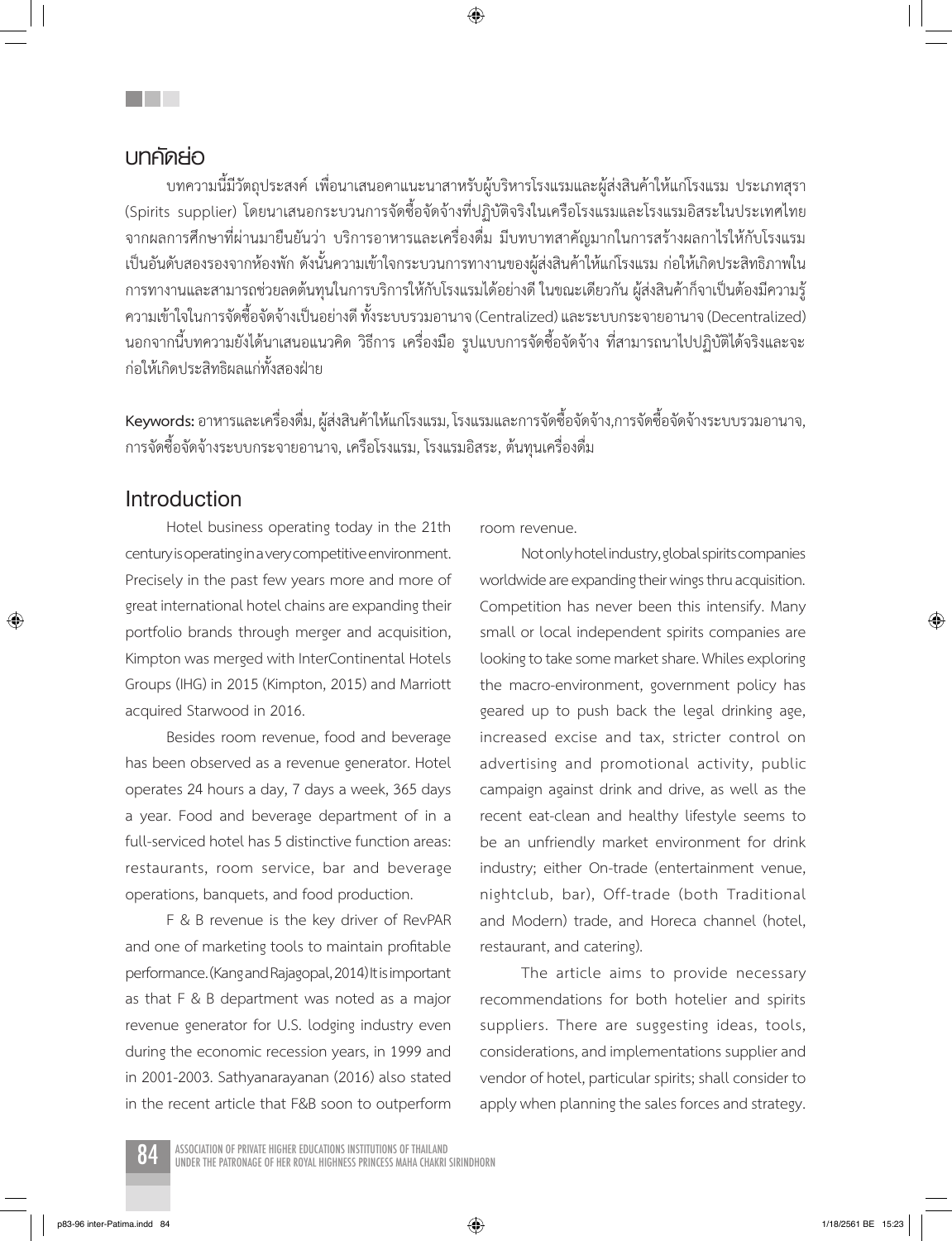

◈

*Illustration 1 Source and disposition of the industry dollars (Walker, J.R. and Walker, J.T., 2014)*

Having known the way the supplier work helps the hotel streamline their operations and ultimately reduce the cost. Industry and operational practices such as beverage cost control, purchasing system, bar terminology, and important notes are describeto provide some basic understanding to industry suppliers and executives.

#### **Procurement and its importance**

Pavia and Ivanovic (2007) stated that procurement encompassed, organizing acquisitions; surveying the supply market; planning the acquisition of materials, goods and equipment; determining the optimum quantities of goods required; placing orders; monitoring order execution; transporting and receiving materials, goods and equipment and conducting qualitative and quantitative controls; logging, supervising and analyzing acquisitions. The primary goal is to supply a hotel with the appropriate goods, materials, and food and beverage supplies, in the right quantity, in the timely manner, and in the most cost-effective way.

The characteristics of hotel material significantly impact on how to select the appropriate procurement channel. Perishability, standardization, usage, and prices are the important features that vary by each type of hotel material and supply. Hotel management company is likely to look for

market that has plenty and variety of services being offered from many providers and producers. (Pavia and Ivanovic, 2007)

# **Centralized – Decentralized Procurement**

For international hotel chains today, we are seeing more and more of a combination of decentralized and centralized procurement operation. More often than not, procurement is centralized for product and service materials that require conformity and compliance to standard operation procedure. This compliance forces chain hotels to have their certain lists of products and services to be used and served at their group of hotels. The objective is to standardize hotel operations by promoting the commonality of products used and services offered across the board. Pavia and Ivanomic (2007) also explained that decentralized procurement means propertylevel procurement will in-charge of the planning and acquisition of hotel supplies as the department find appropriate and best suit to the designated operation and condition.

Hotel chains serve global travelers, are catering to guests from different countries and parts of the world. Considering the design of beverage drink-list, in general would set to offer standard and sometimes even wide range lists of alcoholic and non-alcoholic beverages; spirit or distilled beverage (gin, vodka, rum, tequila, whisky, brandy), liqueur, wine, beer, carbonated drink, juice, coffee and tea and etc. Whether a hotel to offer great numbers of selections or limited menu items (brand and product choice) depends on the extent to which classification of hotels (star rating) a particular establishment is operating under.



⊕

 $\bigoplus$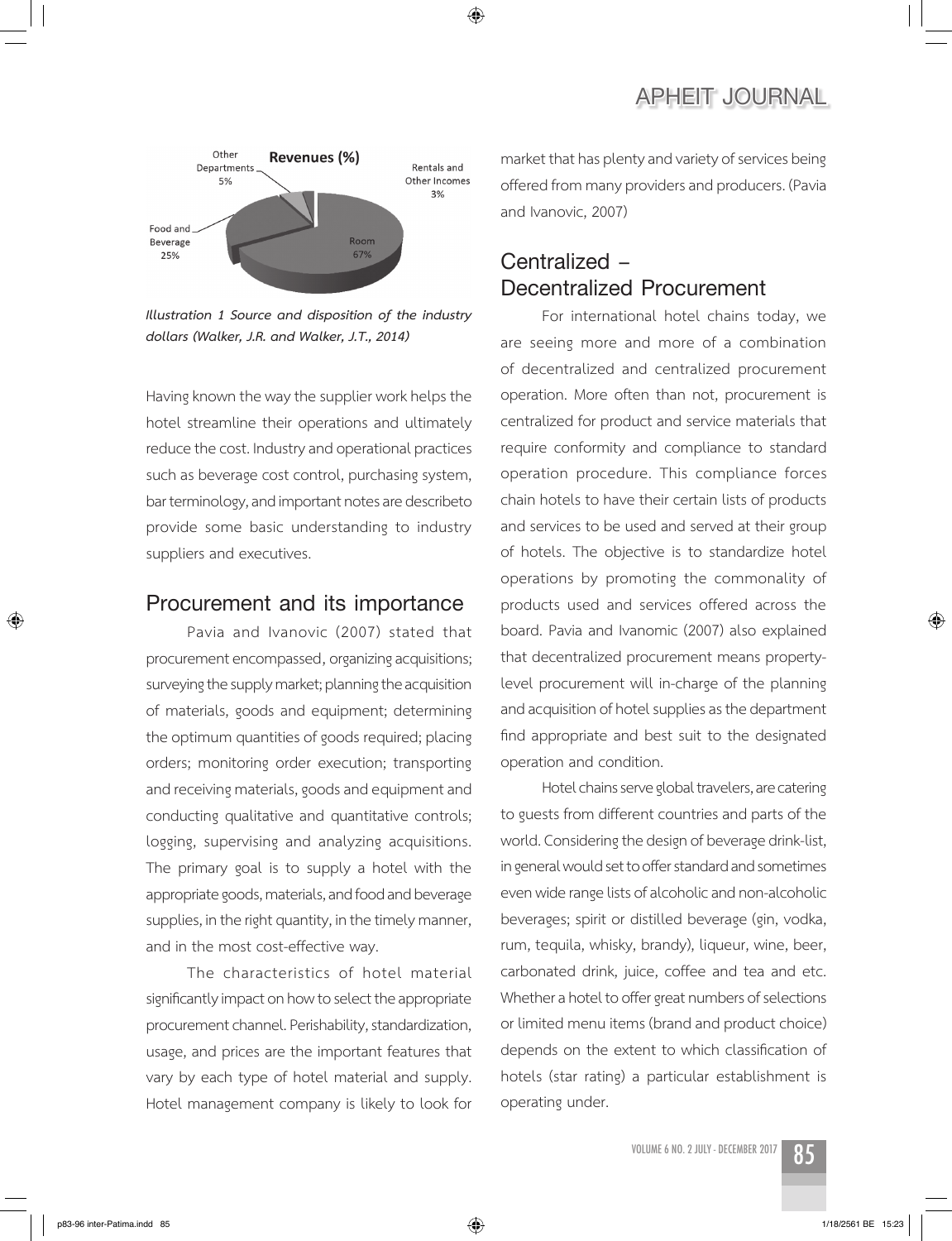**Understanding the background terms, operation and business practice at and behind the bar**

**THE SEA** 

The definition; 'house pour', 'rail drink', 'well drink', or 'call brand' will define the term of bar usage and reflect the projected sale volume of all beverage products. Practically speaking, at the bar orders are non-brand specific, or customers don't specify particular liquor brand, such as 'whisky on the rock', 'beer', 'dry martini', 'gin tonic', 'red wine', and 'rum coke'. Bartender will have the drink made of standard house pours. (Lai, 2005) House (pour) brand is literally referred as house pour, proprietary brand, or speed rail brand. Shock and Stefanelli (2008) explained that the term "rail drink" originates from the name for a bartender's working station (bar rail), known as either the well or the rail. Stutts and Worthman (2006) further explained that well or rail brand are , considered of adequate quality and valued priced. Below are some regular seen house brands by category (but no limited);

o house pour whisky - Johnnie Walker, Ballantine's, Dewar's, Chivas Regal,

o house pour rum - Havana Club, Captain Morgan, Bacardi Superior White Rum,

o house pour pour gin - Gordon's, Beefeater, Seagram's, Tangueray

o house pour voda – Smirnoff, Absolut

#### **Nature of House Pour**

For house pour product, as volume driven nature, hotel would demand discount and more often a guaranteed selling price for a certain period. Made no surprise that house pour products are typically international big brand names. Important to note that controlling is important element of F&B, detailed costing per glass served will be recorded. Supplier selection and purchase bidding war is competing on rebate volume and pricing.

◈

Interesting figure to share, the world renown original 'Singapore Sling' at the famous Long Bar, the Raffle Singapore is served over 1,000 glasses on a daily basis. (Raffles, 2016) 30ml. gin is poured on each glass (standard recipes). When apply a rough calculation, the long bar would have depleted approximately 40 bottles of gin (750ml) a day, or 1,200 bottles a month, or 100 9Litre cases (the Spirits industry standard unit to measure consumption). In terms of revenue, the price of \$28 a glass (before tax), brings over \$28,000 a day purely from one single signature cocktail. Not only the key volume source for supplier, but the Sling is truly the revenue generator for hotel.

The above shows an example of large hour pour volume. For supplier, therefore once your product was selected in as house pour, you should ensure the stock pipeline is there at all times (no chance for out-of-stock, delay in delivery, and etc.) and pamper your relationship well with the barmen and department staff. If you are unable to supply products for short period of time, hotel will have to pour the secondary brand. Hotel would also require a formal letter from the supplier stating reason explanation and expected date certain house pour stock will be resumed. But if shortage were months and months without prior notice and sound explanation, a chance for secondary ones are replacing you (permanently) is very High! House pour products normally are contracted between hotel and suppliers, with guaranteed price, special conditions, and other supporting budgets. Some contracts request hotel to deliver certain agreed volume to justify the hour pour discount.

⊕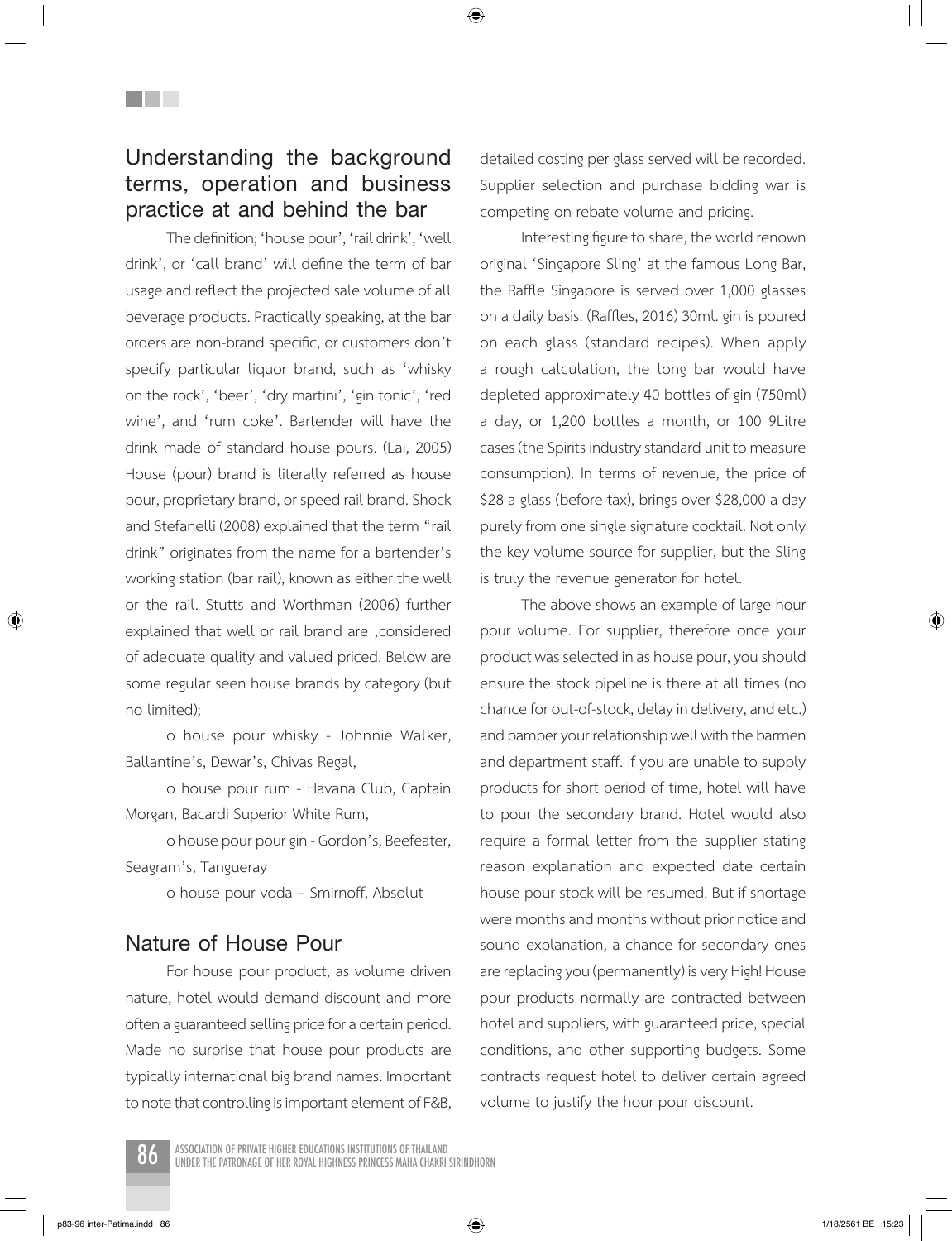## **APHEIT JOURNAL**

All in all, being a hour pour is mainly about the cost. Hotel has strictly control on cost and will have to re-record the new costing if any change on ingredient and so does price. Reliability, reputation, after-sale services are key important things hotel looks from its supplier.

# **To Define Premium and Super Premium**

Some establishments that regularly cater to higher-end customers or wish to project a luxury image can go a little fancier and upgrade hour pours by using premium (pour) brands, in respond to clientele's desire. (Katsigris and Thomas, 2006) Stutts and Worthman (2006) has defined premium brands as , recognized brands of good quality and are usually more expensive than well brands. In this case of offering premium selections, Bombay Sapphire or Tanqueray10 can be set as premium pouring gin. Other up-scale establishments would make availability of Hendrick's, Oxley, and/or Plymouth as their 'top-shelf' luxury gins or super premiums, as this category signify unique quality to the namebrand (Lai, 2005; Stutts and Worthman, 2006).

# **Premium product and superior on-trade educational program to build product acceptance**

Bar educational program and other related supports are highly recommended for premium to high-end spirits supplier to offer to hotel. Support could be in the form of product knowledge training, provision of new and signature cocktail recipes, beverage training, bar education trip to production facility or oversea training center, bartender cocktail competition, etc. To market and build premium

brand products; priority should be given to provision of product knowledge to barmen and key industry influential persons as you require their peer reviews. Leveraging of industry review and word-of-mouth is important to publicize product knowledge; what the product are made of, how the production and distillation are made, and why it is superior to other economy-end brands, what the profound characteristics are, what the perfect serving is, to justify the premium pricing.

# **What is a 'Call brand' or 'Call liquor'?**

Meyer and Van (2013) gave a clearer example, a customer order for a "Scotch and soda" would lead the bartender to use a rail Scotch whisky and would be priced as a rail drink, whereas ordering "Glenfiddich and soda" would be a call drink. Brown (2004) explained that 'Call liquors' are known as such because the customer "calls" by name or requests a particular brand of liquor. Brand call can be used a consistent indicator of high brand awareness, successful market penetration, brand loyalty. The aforementioned success, need to be built overtime with fully-integrated marketing and sales plan, together with substantial investment. A liquor brand with strong brand call in an international scale is normally the one that has an international presence or recalled as a global spirit brand. Their marketing campaign and execution could be rolled out throughout the region, including travel retail territory.

Some brand calls could be for local spirits or local brands. Once in Korean and India, a call for ,soju or either , Indian whisky would be great escape for a hotel clientele. As customers probably want to get a taste of local liquors, as some of

VOLUME 6 NO. 2 JULY - DECEMBER 2017 87



⊕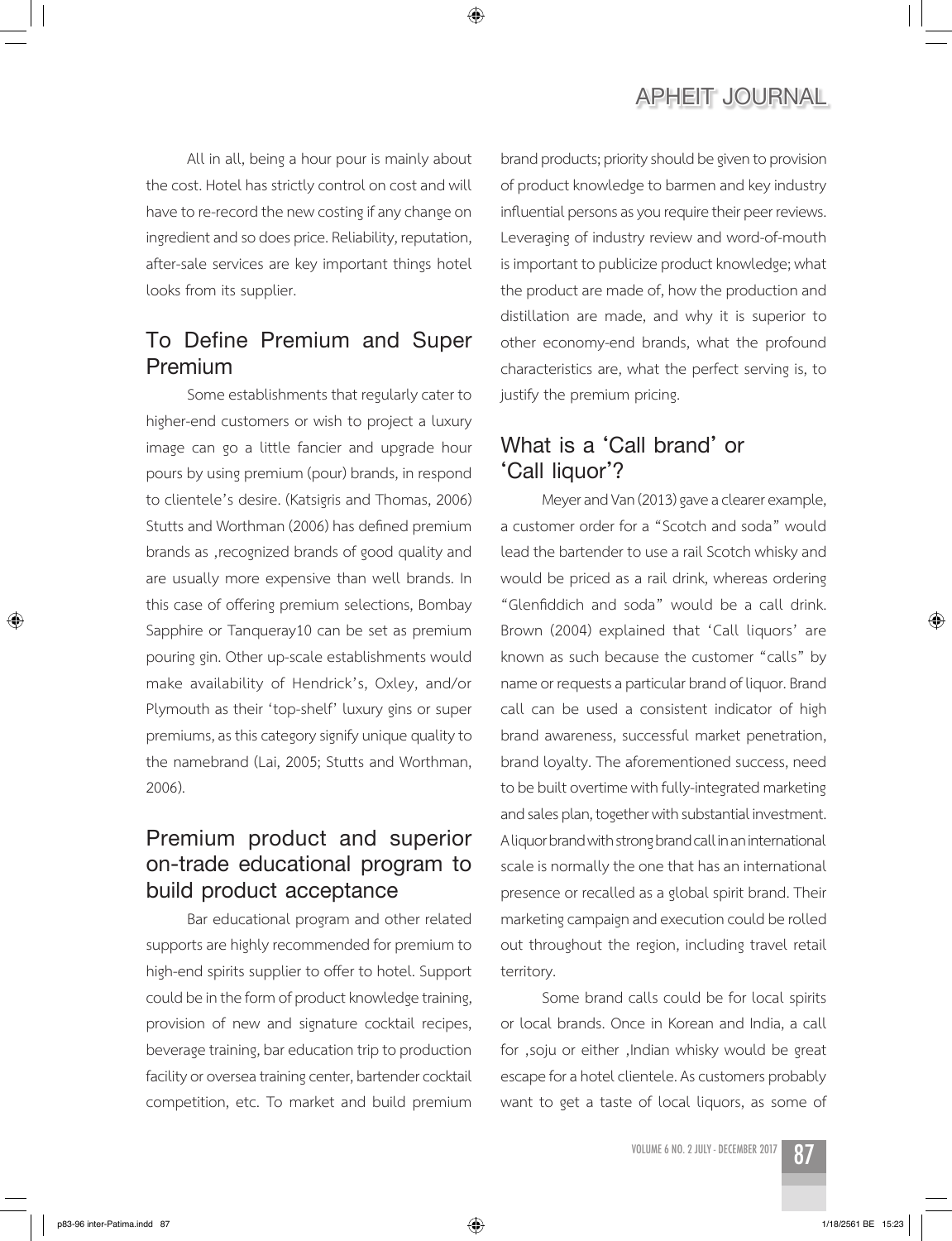these are growing their appeals to larger numbers of consumers outside their domestic markets, namely Korean soju, Indian whisky, Chinese Baijiu, and Japanese sake. In terms of popularity scale Drink International (2016) recently released that South Korean's soju, Jinro has remained the top lister on million dollars spirits, no.1 selling liquor in the world. Jinro brand only has account for 73.8 9-litre cases, +4% from 2015. Indian's whisky Officer's Choice appeared the second on the chart 2 at 34.7 9-litre case, incredible 15% year-on-year growth rate. The double-digit growth and alluring popularity of these kinds of local spirits has leaded global spirits leaders like Diageo and Rernod-Ricard in acquiring some and even additional stakes in the business. Diageo currently owns some shares of Indian's McDowell's, Pernod-Ricard on the other hand has 2 Indian whiskies; Imperial Blue and Royal Stag

<u>Filmer</u>

#### **Top-shelf Product showcase**

There are also chances which hotel guests who are wine, spirit, and brandy connoisseur or cocktail aficionado would go to the bar and request a head bartender for a certain brand or product on his regular drink repertoire. Fail to respond to the request would mean a customer dissatisfaction and reduced brand credibility and image in particular a full-service hotel. Carrying short-and selected lists of premium and super premium (or sometimes being called ultra premium) brands, is necessary for sophisticated and luxury establishment. The kind of super premium brand more often than not will likely be displayed at the prime and eye-catching spot behind the bar, the spot which is normally reserved for contracted products or on-promotion brand. An example, luxury hotels are required to have Dom Perignon Champagne (or similar product) listed on the drink menu, to justify the luxury service and finest product served at five-star full service facilities. Whether this is or isn't any customer request at all, the stock inventory has to be there.

Thus, if you were promoting these top-shelf kind of beverages, the display on top shelf is somewhat your benchmark for achievement.

#### **Signature drink**

Another scenario is the corporate/chain signature food and drink list. The menu needs to be available in properties. Recipe requires the use of specific spirits and ingredient, Food and Beverage department then have to source the supplier on this product to serve this signature menu. Early 2016, ,Premiere Gold' - an award winning cocktail, has been launched and made available as a signature long drink of Premier Hotels and Resorts throughout the group properties. (Premier Hotels and Resorts, 2016) On the other hand, Starwood has provides some room of flexibility when it comes to local execution. A reliable anonymous source (2016) shared with writer that 'Sparkling' and 'Éclair' has been named the protagonists and the chain's signature drink and pastry. Starwood's Éclair has to be the original French éclair in an oblong shape. On a property-level, pastry chef may create his one of kind choux dough, filling up with variety of creams and toppings. Same to Sparking drink category, she is named the leading actress. Food and beverage department hence has to design drink list that made of sparkling-based cocktail and mocktail.

As the protagonists are announced, you can dress them up and localize those using local ingredients and food supplies, creating a unique differentiation and property-level preposition. The

⊕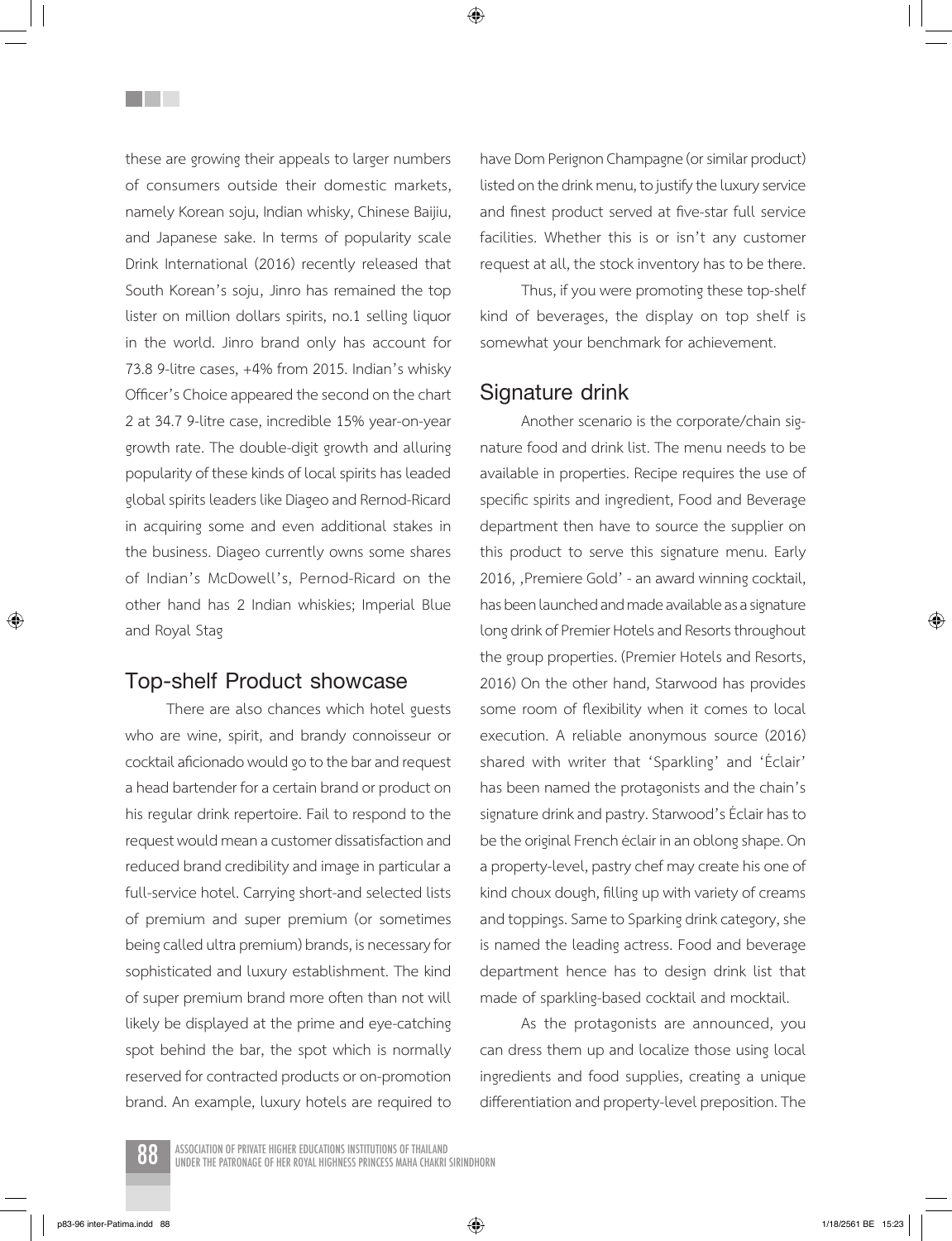# **APHEIT JOURNAL**



Internal communications and consultation with F&B department: consider

- Customer trend and demand (Is there any request, product and/or brand call?)
- Costing (proposed price point vs. cost structure; Is it exceeding the minimum beverage cost?)
- Revenue and profit opportunity (Is the proposed price point allows the hotel to generate target profit margin? Hotel considers all these cost, revenue, profit against the target selling price)
- **Product Compatibility** with hotel market and/or brand positioning

*Illustration 2 Supplier's sell-in process to chains and non-chains Properties*

original Singapore Sling for example has inspired other Raffles' property to design their own interpretation of the Sling with recipes adjustment and local ingredients.

# **How to Sell-in Your Products to Chains and Non-Chains properties - Practices in Thailand market**

It is not complicated when you try to sell-in (new-entry) liquor to non-chain properties. You will perhaps discuss with food and beverage or either purchasing department, or many times both. Supplier will have to introduce a (very) formal presentation, information should include product knowledge, production and distillation process, unique characteristic and key differentiation from others similar products, press and media review, name and contact of wholesalers, signature menus, current distribution coverage (to build trade

confidence). accolade (if any), suggested selling pricing, On top of product presentation, provision of FOC (free-of-charge) bottles for sample or tasting purposes, with the intention that bartender can try them or either create new menus from that free stocks. With the given free stocks, beverage department can run an internal product tasting or test the market by introducing them as , special of the month (promotional menu).

# Introducing the Special of the **Month?**

Being featured as "special of the mont" means that wait- and bar staff will have to promote and recommend hotel guest to try the new concoction. Customer feedback and sales

VOLUME 6 NO. 2 JULY - DECEMBER 2017 899



⊕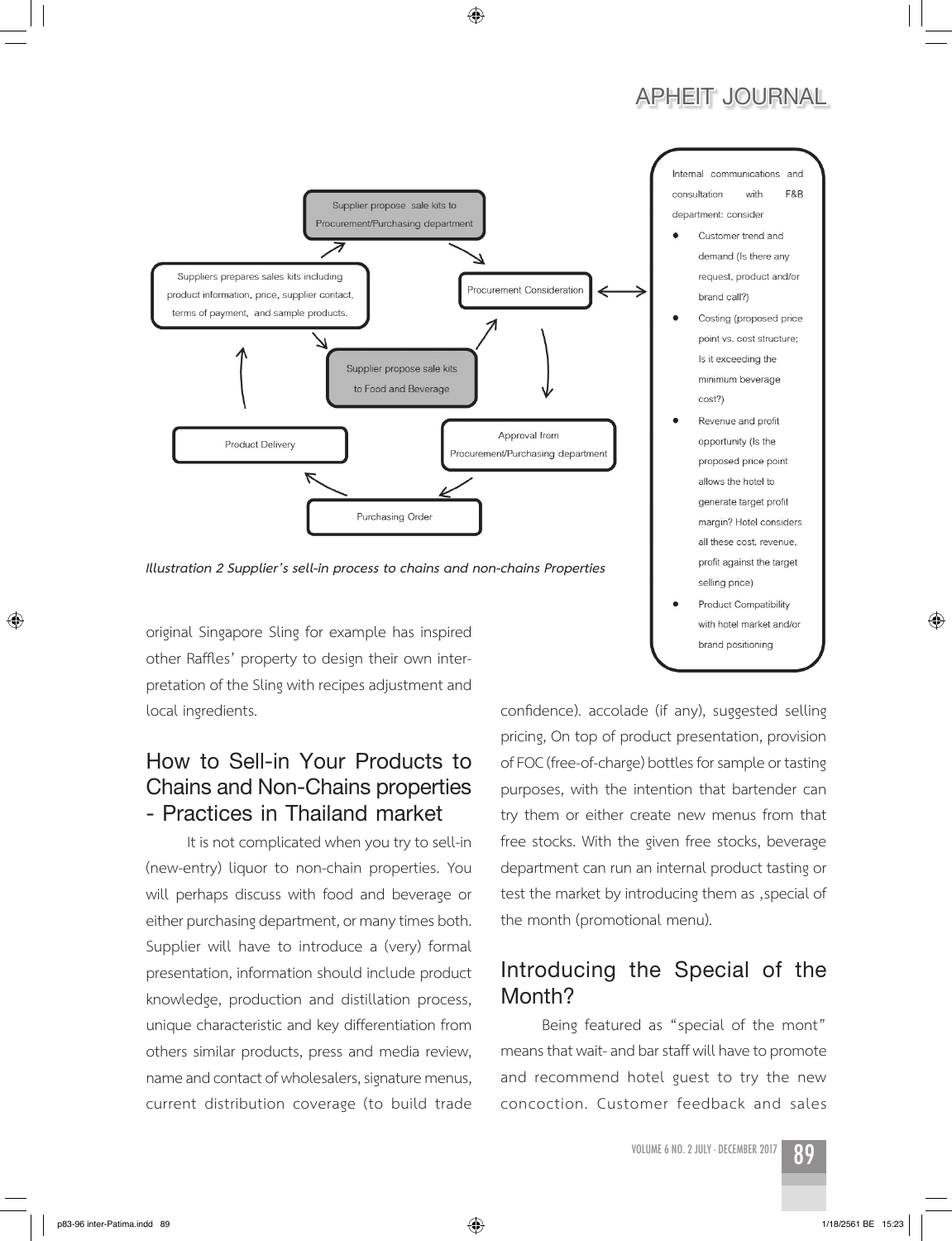performance will be assessed, if there is the demand, request, or potentially selling opportunity in the long run. If yes, very strong chance that hotel will want to list-in your product or brand.

## **The Listing-in and Drink List**

<u>Filmer</u>

When the product is of beverage department satisfaction (in terms of quality), then next step is the review of the cost. The set price should allow the hotel and beverage department to generate gross profit. However, supplier can suggest and provide pricing guideline of how much the produce should be sold in a particular market and product training to promote trade's understanding on product knowledge.

Hotel is normally very careful in listing-in new product and brand, as it means extra cost beverage department has to carry. All stocks need to be moving stocks and all beverages being carried will be listed-in on drink lists or beverage menu.

Beverage menu is said to be reviewed and updated in business cycle; every year or every 6 months. Once being listed-in on the menu, that particular product and brand tend to be there forever. To have the product being printed on menu, should supplier wait for the new menu cycle. Sometimes the wait lasts a year.

The above would be practices done to pursuit of product list-in as call brand in a typical hotel. What's about business possibility as house pour brand?

## **Quality, Quantity, and Price - A Qualified House Pour**

In case of chain property, when approaching you might find out that door is closed for your product to be house poured. Management company takes control over property operations, over procurement and purchasing policy. Whether the policy is for centralized or decentralized procurement,



◈

ASSOCIATION OF PRIVATE HIGHER EDUCATIONS INSTITUTIONS OF THAILAND<br>UNDER THE PATRONAGE OF HER ROYAL HIGHNESS PRINCESS MAHA CHAKRI SIRINDHORN

⊕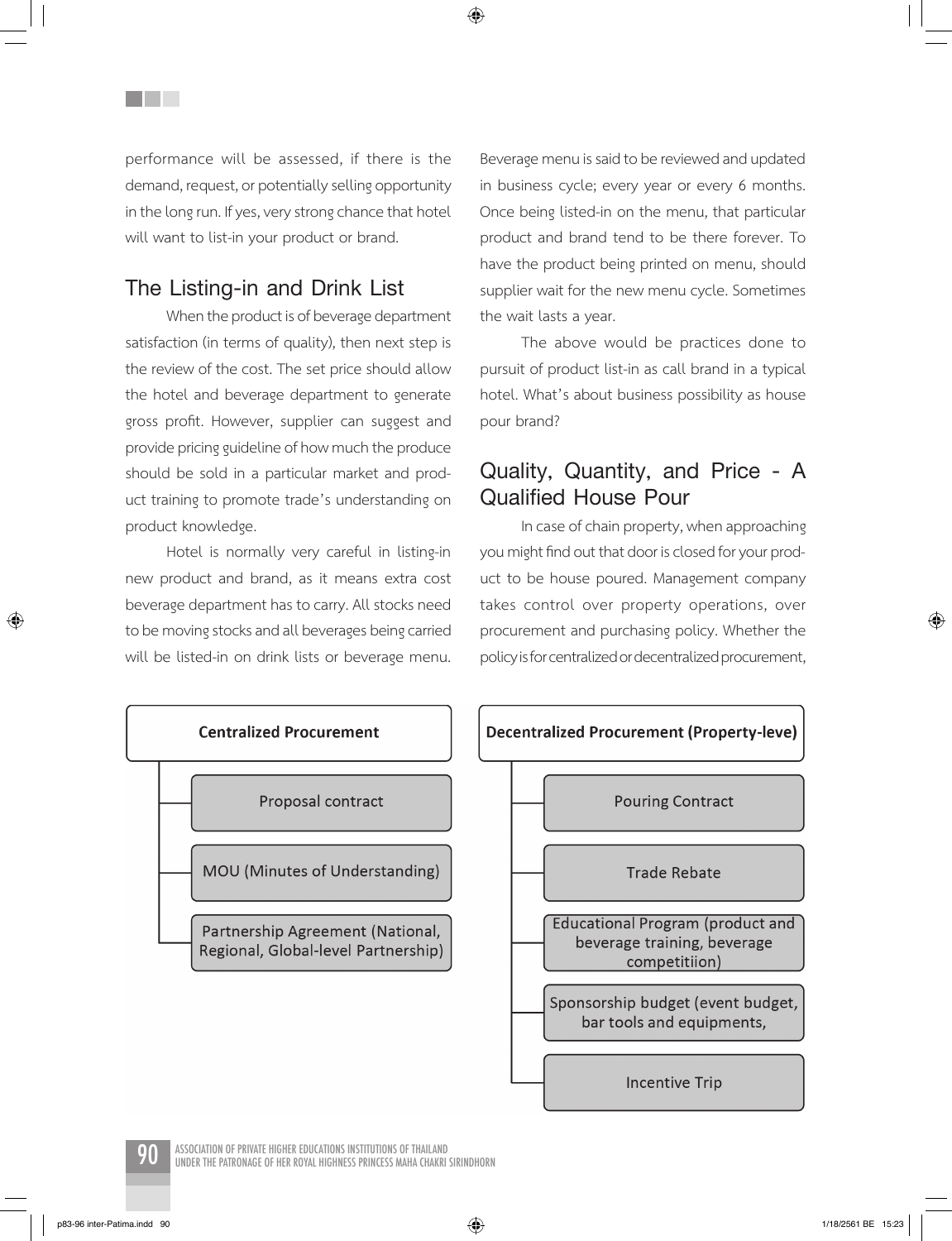management company aim to emphasize operators of all sized to reduce costs, reinforce consistent product quality, and achieve higher customer satisfaction.

◈

The process will be slightly different in the case of hotel under supervision of management company or franchise. As discussed earlier management company corporate office will be accountable for managing, planning, and purchasing supplies and entering contracts and making payments for services. (Detlefsen & Glodz, 2013)

The central procurement, hence will plan on hotel supplies including beverage acquisition; sourcing of appropriates supplier and products. Headquarter, instead of property-level purchasing, will periodically review, evaluate, update, and then circulate the product and supplier lists to all properties. Product quality, brand awareness, any changing trend in consumer behavior, cost price, services and incentive offered, and potential corporate synergy are taken into detailed consideration of the top purchasing management when choosing hotel goods and services supplier. The supplier contract could also be signed up on a national as well as regional level; Asia-Pacific, Middle-East, North America. The possibility depends on the worth scale of the regional units.

The property level needs to be aware of what must-haves and what recommended items are when purchasing beverage supplies. If not, a unit level has to justify; product or supplier's service is not available in that market or local price is uncompromised, for instance.

#### **Into the Contract**

A contract for F&B supply of liquors and white spirits, for instance, a house-pour contract between a full-service hotel and resort operated under international chain (corporate office) and a global spirits company would mean all company's products that could range from vodka, gin, rum, tequila, whisky, vermouth, liqueur, cognac, aperitif will enjoy large volume base generated from being house pouring brands at all bar and restaurant outlets in that hundreds properties worldwide.

In the case of, local or regional products with limited resources and a very niche product, or case of existing product distributions are not there yet at all geographical coverage to enjoy the benefit of economy of scale, chances for the products and services you represented will be automated by pass (list-in) or being contracted, will be low. Then, what would you do?

Some of the options and business practices are available as per appropriated situations. At a property-level, you can pursue;

• Volume contract (supplier and hotel agree on a certain amount of product to be depleted in a specific period),

• Premium product contract (hotel agrees to select and consume supplier products as premium category of supplies i.e. cheese, wine, whisky. Hotel will be offered a special cost discount and asked to guarantee minimum order per month),

• You may as well send invitations to hotels to nominate a hotel staff to join a specific trip or a sponsorship budget for event and promotion supports. Wine and spirits suppliers do invite a hotel sommelier or a bar manager to the visit wine yards or production plants in hope to foster relationship with hotel staff and simultaneously build future product endorsers,

• A skilled training and workshop (i.e. product training, cocktail training, new product brief, brand

VOLUME 6 NO. 2 JULY - DECEMBER 2017 91



⊕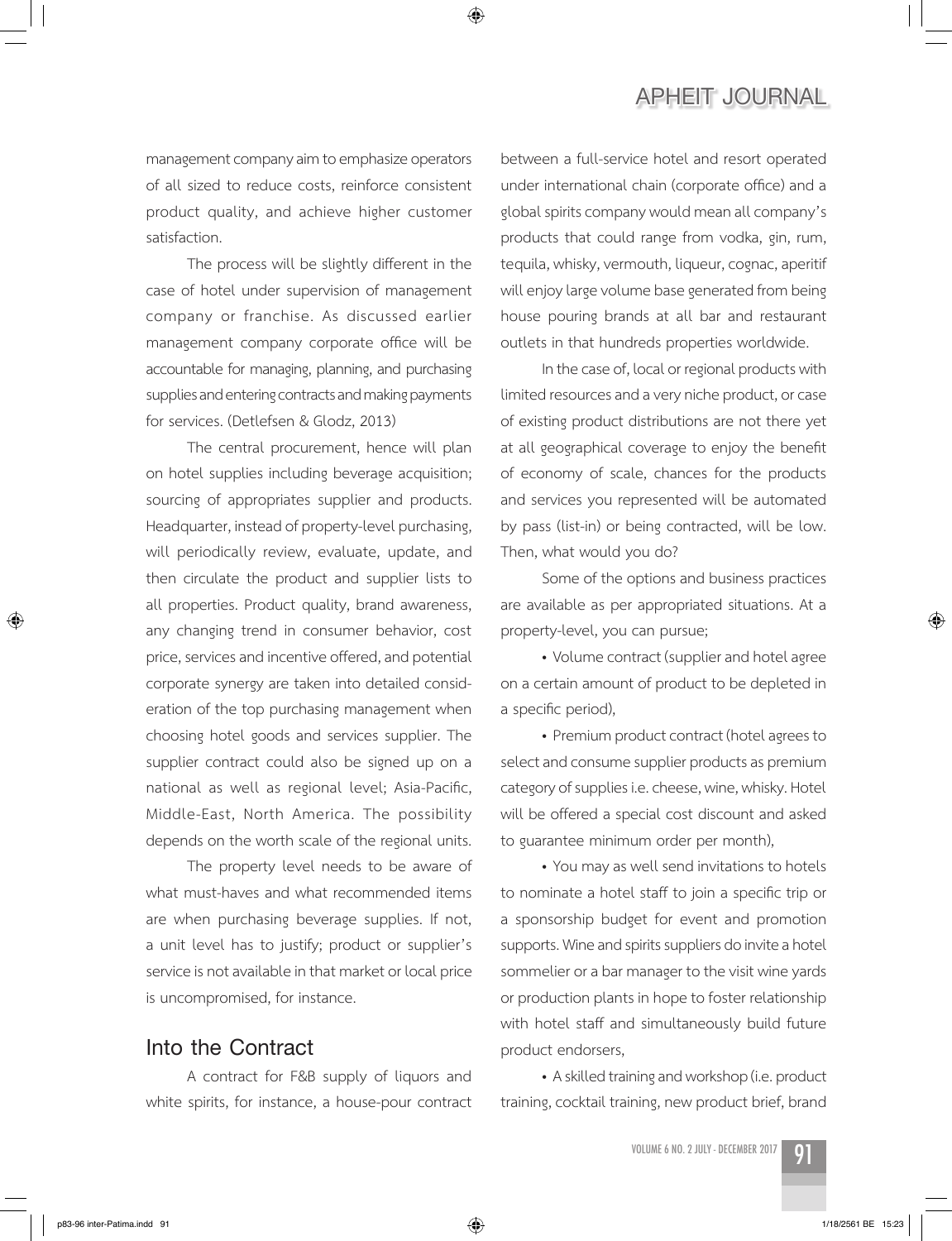ambassador training) being seen as benefit as a hotel manager is no need to schedule and arrange internal training, Set-up a professional competition i.e. a cocktail or bartender competition, where hotels can send bartenders to compete in the trophy. Hotel reputation will be promoted, and many times entering a competition being recognized as part of staff career developments. However, some hotels do hesitate to have their staff involved in a competition game. The concern is if you lose, the brand reputation will be questioned, particular for rival leading brands.

**THE SEA** 

The practices above are typical sale forces you may push to drive sale and secure volume. Ultimately, they are areas where suppliers and vendors can quickly develop a good rapport with hotel clients, starting topic conversation, apart from regular sale calls and visits.

When entering into a full contract, there are some samples of general areas that will be discussed beforehand between both parties; a hotel and a supplier.

Benefits supplier normally offers;

• Rebate product (by volume or value) i.e. every certain amount of purchase, will receive a certain amount of rebate,

• Guaranteed fixed cost price during the contract period,

• Education program or Training for hotel staff and other skilled workshops i.e. product knowledge (specify number of training per year, number of staff to participate),

• Event sponsorship support (specify cash amount or product amount). Hotel can organize promotion/themed event where supplier's product logo will be shown either as a sole or co-sponsor),

• Product support for staff party or internal

hotel program. (specify an amount of product/ value),

◈

• Equipment supply support i.e. bar mat, bar equipment,

• Incentive trip for hotel staff and management when target is achieved,

• Cash support for menu production and design.

Hotels in return usually consider in delivering the following benefits;

• Volume delivery (hotel to consider appropriate purchase quantity, it can guarantee to buy products or services per specific period i.e. quarterly or monthly then stated on the written agreement contract),

• Product or brand visibility support at the hotel (display at restaurant, bar, lobby, or spa areas). Hotels tend to have special concern on specific brand-related display at the premise, and avoid practice of into-your-face type of display. Supplier needs to come up with artistic and creative yet subtle display idea that well fit with hotel interior,

• Menu listing of supplier products,

• PR/communication. Logo of supplier product to be printed on the menu or outlet communication material (if any),

• Periodical volume consumption report (monthly, quarterly, yearly basis).

#### **Drafting a Contract**

Drafting a contract required time and energy, after discussions and meetings to review, adjust, finalize and agree. It may take several months to a year depends of commitment and legal binding. Hotel department head, Legal director, general manager, or regional director, or even further



p83-96 inter-Patima.indd 92  $\longleftrightarrow$  1/18/2561 BE 15:23

⊕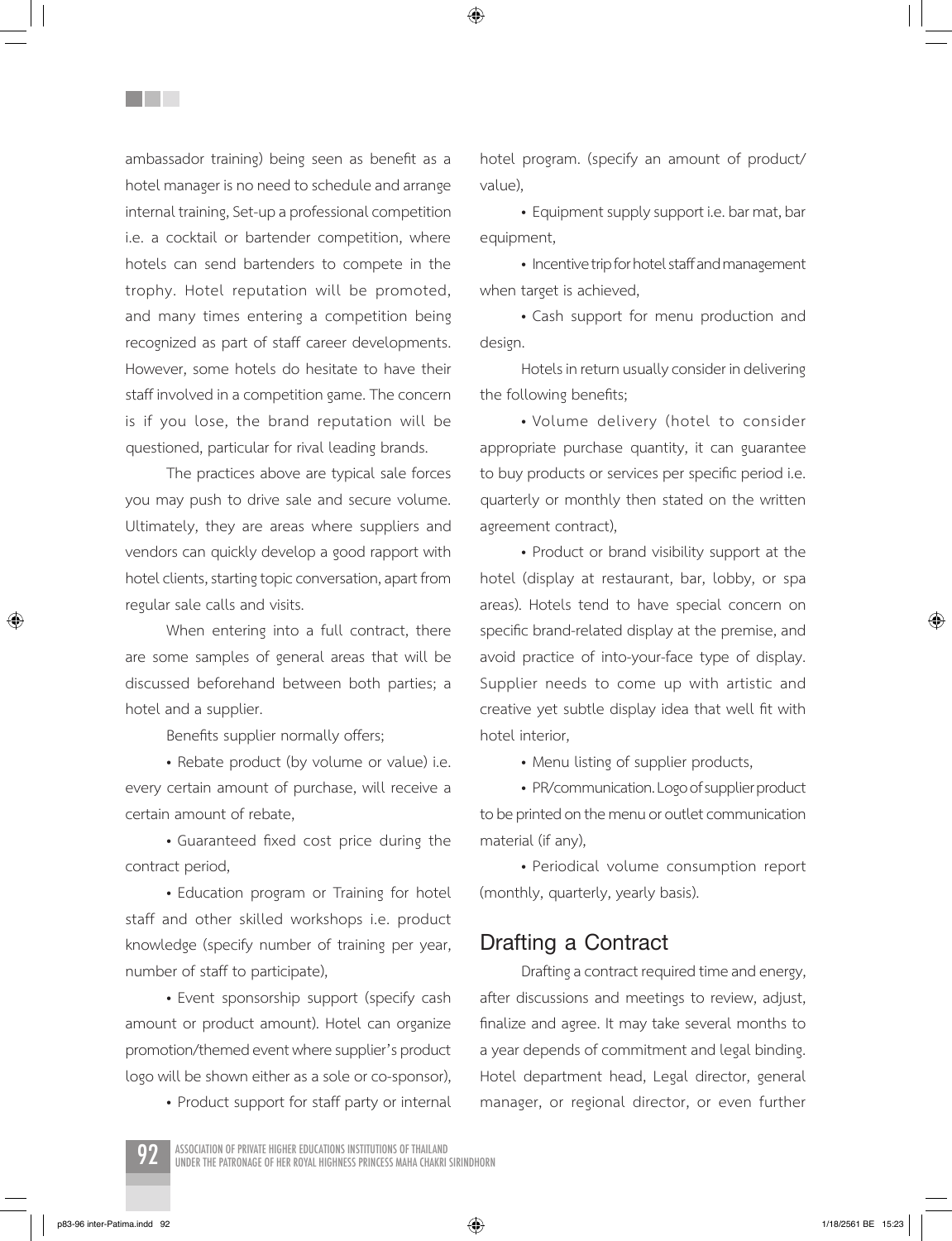top management will be involved and endorsed, depends of level of legal corporate obligation.

◈

To successfully list-in products and being a hotel supplier is not easy; you need strong sale force, great motivation and teamwork, and connection at all levels; from operational to management. But once your products are in, mostly they will be there permanently.

# **Harvest period doesn't last centuries.**

For vendors' harvest period apparently doesn't last centuries, that purchasing department normally tend to review and renegotiate contracts as often as possible as one ways to curb and restrain expense. (Turner, 2010) To maintain cost-efficient operations, hotels do encourage competition between vendors on a yearly basis, when contracts are put out to bid. The more attractive the contract, the more intense the bidding war will become; Re-contract or totally new deals with new vendors?

Once again keeping expenses low is key essential for hotel operation. Procurement department run purchase consolidation which allows hotels to be a volume buyer and get the best price as well as other financially and nonfinancially benefits. Some put forward multiple bids, practices which are normally found in insurance company.

# **Cost Is the Boss - The Cost Efficient Operations**

The more important Food and beverage to the hotel business, the stricter control over the department is necessary. Costing and cost control hence played a critical role in hotel operations.

Standard procedure for beverage control is

similar to that of food, very detailing and strictly ruled from purchasing, receiving storage, issuing, production, and sales.

The application of standard recipe, standard quantity (serving size, glassware), bar measurement tools such as jigger and pourer, and automated dispenser are some of the tools beverage department and barmen use to control the cost per serving. Still, there are spillage and vaporization in beverage production and storage. Dittmer and Keefe (2009) stated that excess beverage cost is somehow a result of some forms of theft (pilferage) and that theft is perhaps greater with beverage than that with food. There are several answers to this, including expensive value of the beverage product, alcohol addiction, and reckless behavior. With a tight control, minimal leakage is observable.

Besides cost cutting, cost control, the standardization of department supplies; whether they are food ingredients, liquors and spirits, table wares or even engineering spare parts, are not only resulting in valuable saving for maintenance and staff training but also allows hotel to enjoy the operational cost-efficiency. Davis et al. (2012)

The control of beverage required time and effort, huge paperwork and endless calculation necessary for effective control measurement. Technology today made it possible for hotel to have computer software specially programmed to put effective control measurement in operation.

Davis et al. (2012) emphasized that Beverage manager should focus more on F&B profits, instead of sales. When the cost goes down, profit margin goes up. Therefore, the cost is actually the boss and that keeping the cost low is the key to success. When your goal is to double the current sales, you should be able to answer some of the following ques-



⊕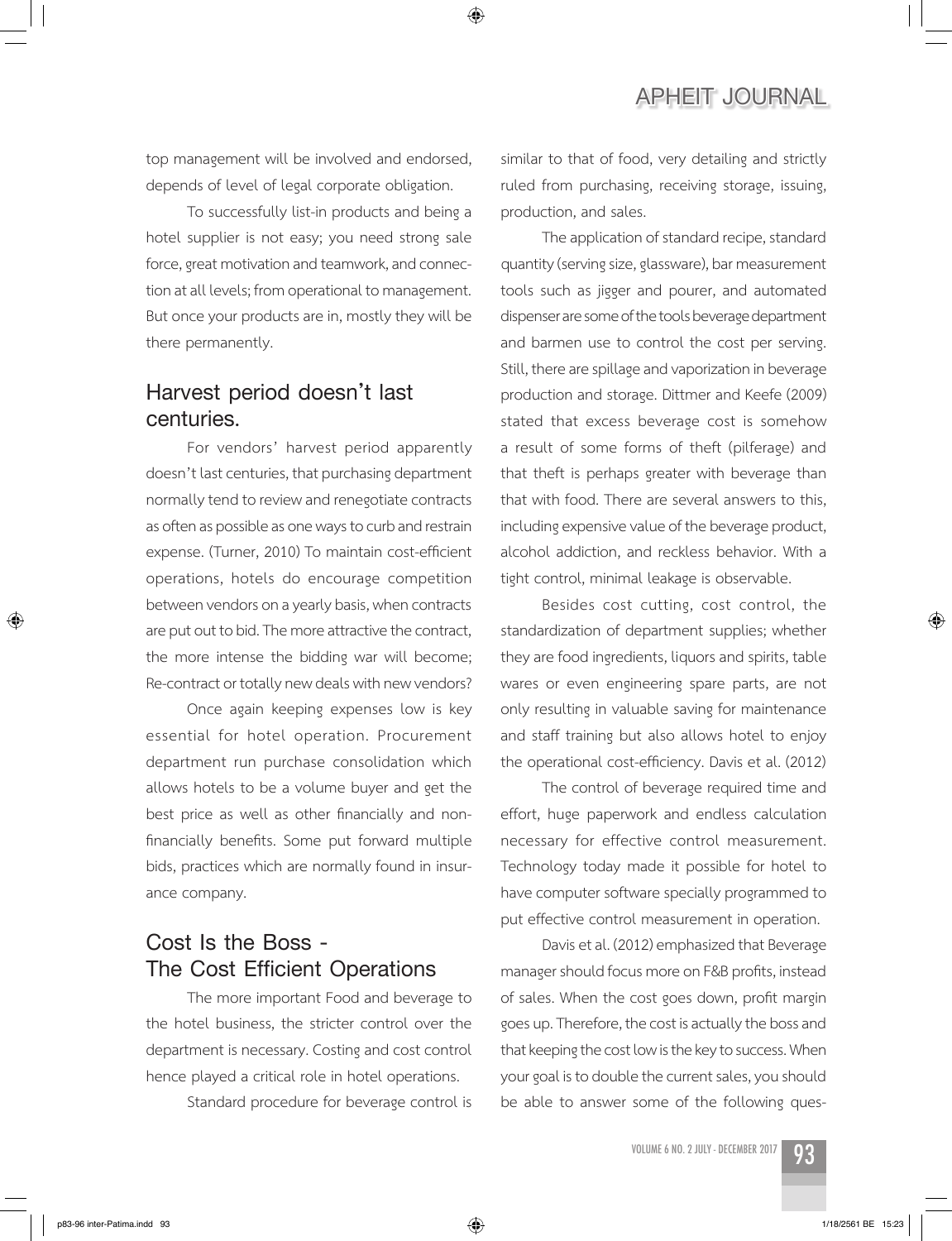tions: 'What strategy will I use?'; 'What promotion should I run?'; 'Shall I create new menus?; How much should I budget for this?; How could I promote more traffic?; Do I need any more part-timer?; What is the ROI? And the list goes on and on.

**THE SEA** 

Once driving sales, you need to take into account of the external environment. Apparently external environments are less predictable and controllable. Any political incident, natural disaster, economic downturn, and public concern on health and wellness can negatively affect your operating performance.

Keeping the cost low, on the other hand, is far less complex and less difficult to achieve, comparing to winning more sales either through increased average bill value and customer footfall. To have the cost reduced, beverage purchasing can streamline operations, dictate the goal price point, or either request for contract negotiation or discount solicits as volume buyer. If not getting the wish price point, hotel can find a new replacement product, an acceptable quality at acceptable price point.

Davis et al. (2012) suggested hotel have gained lower cost and vice versa a higher gross profit on house pouring brand beverages than other brand beverages from the result of special discount rate offered by suppliers.

#### **Conclusion**

Cost control especially in food and beverage section is an important part of hotel procurement system. Using proper procurement system is about understanding business partner's background and building great relationship from the front-line staff to the managerial level. The relationship between beverage staff and supplier is a win-win relationship. As both are being satisfied in one or the other terms, one of the main things that really matters is the connection or relationship with the procurement department. As mentioned earlier chain hotels, franchised hotels or hotels with management contract usually have centralized procurement system so having a strong relationship would mean long term business to the supplier. There might be some chain hotels, franchised hotels or hotels under management contract that allow for decentralized procurement of food and beverage drinks, again here developing a strong relationship/ connection with the purchasing department is a must. Being able to get the contract from chain & franchised hotels means the supplier would definitely get a big volume sale as there are so many hotels around the region/world. As for the non-chains (independent) hotels as discussed earlier supplier might have to approach the purchasing department, here the process would be easier and there are more chances of developing a strong connection with them in order to ensure long term business.

#### **Recommendation**

For hotelier, having the efficient procurement process is one of the most important tools that help streamline the operation cost. Establishing and reinforcing a good relationship would enhance mutual benefit to both ends. For suppliers, to successfully build your business with the hotel one needs to fully understand procurement system, build connection with all relevant staff from bartenders, wait staff, procurement officers, to even the key person the general manager.

ASSOCIATION OF PRIVATE HIGHER EDUCATIONS INSTITUTIONS OF THAILAND<br>UNDER THE PATRONAGE OF HER ROYAL HIGHNESS PRINCESS MAHA CHAKRI SIRINDHORN

⊕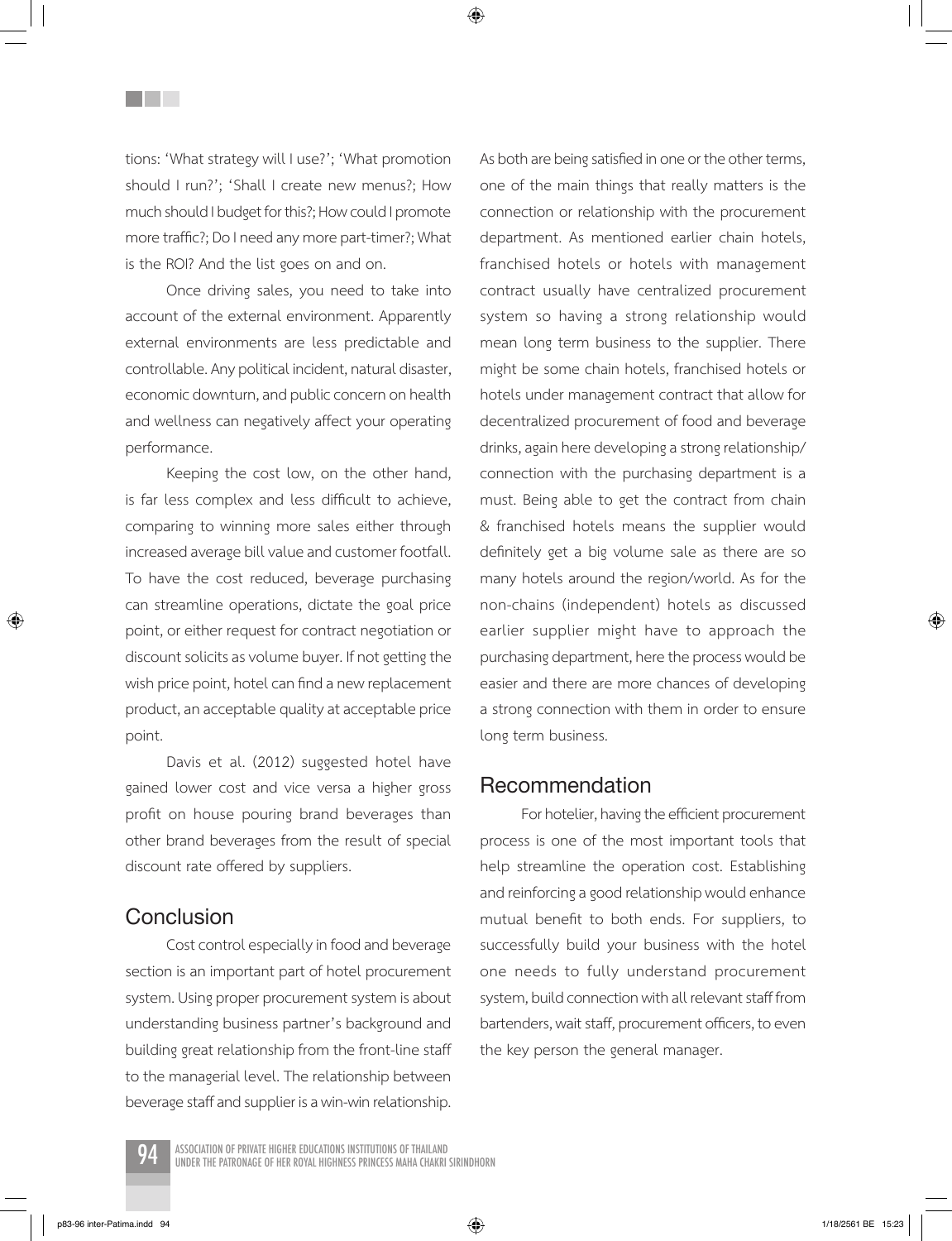#### **References**

Brown DR (2004). **The Encyclopedia of Restaurant Forms.** 1. Atlantic Publishing Company. p. C3-3.

◈

Davis, B., Lockwood, A. , Alcott, P. & Pantelidis, L. (2012) **Food and Beverage Management.** 5th Ed. Routledge: Abingon, Oxon.

Detlefsen, H. & Glodz, M. **Hotel Management Contracts: Historical trends.** 7th March, 2013. Dittmer, P.R. and Keefe, J.D. (2009). Principles of food, beverage, and labor costs. 9thEd. John Wiley and Son: New Jersey.

Drink International. (2016) **The Millionaire Club 2016.** Retrieved from http://www.headley.co.uk/headturner/ millionaires2016 , on July 28, 2016.

Kang, S. and Rajagopal, L. (2014) **Journal of Foodservice Business Research.** Sep/Oct2014, Vol. 17 Issue 4, p301-322. 22p.

Katsigris C, Thomas C (2006). **The Bar and Beverage Book (4th ed.).** John Wiley & Sons, Inc. p. 179. Kimpton. (2015) - **Retrieved from www.kimptonhotels.com,** on July 16, 2016.

Lai A, ed. (2005). **Bartending 101: The Basics of Mixology.** Harvard Student Agencies, Inc. (4th ed.). St. Martin's Press. pp. 7–9.

Meyer A, Vann M (2013). **How to Open and Operate a Restaurant (electronic ed.).** Globe Pequot. p. 100. Pavia, N. and Ivanovic, S. (2007) **The Procurement Process In The Hotel Industry.** Tourism and Hospitality Management, Vol. 13, No. 3, pp. 637-642, 2007.

Premier Hotel and Resort (2016) – Retrieved from https://www.phnr.com/en/signature-cocktails, on May 29, 2016 Raffles. (2016) - Retrieved from http://www.raffles.com/singapore/dining/long-bar/

Sathyanarayanan, D. (2016)' **Food and beverage to soon generate more revenue for hospitality sector.** - Retrieved from http://economictimes.indiatimes.com/industry/services/hotels-/-restaurants/ food-and-beverage-to-soon-generate-more-revenue-for-hospitality-sector/articleshow/50703317. cms on May 29, 2017.

Shock, Patti J.; Stefanelli, John M. (2008). **A Meeting Planner's Guide to Catered Events.** John Wiley & Sons, Inc. p. 72.

Stutts, Alan T., & Worthman, James F. (2006). **Hotel and lodging management: an introduction.** (2nd Ed.). Wiley: New Jersey. P. 247, 255, 286.

Walker, J.R. and Walker, J.T. (2014). **Introduction to Hospitality Management.** 4th Ed. Pearson.

⊕